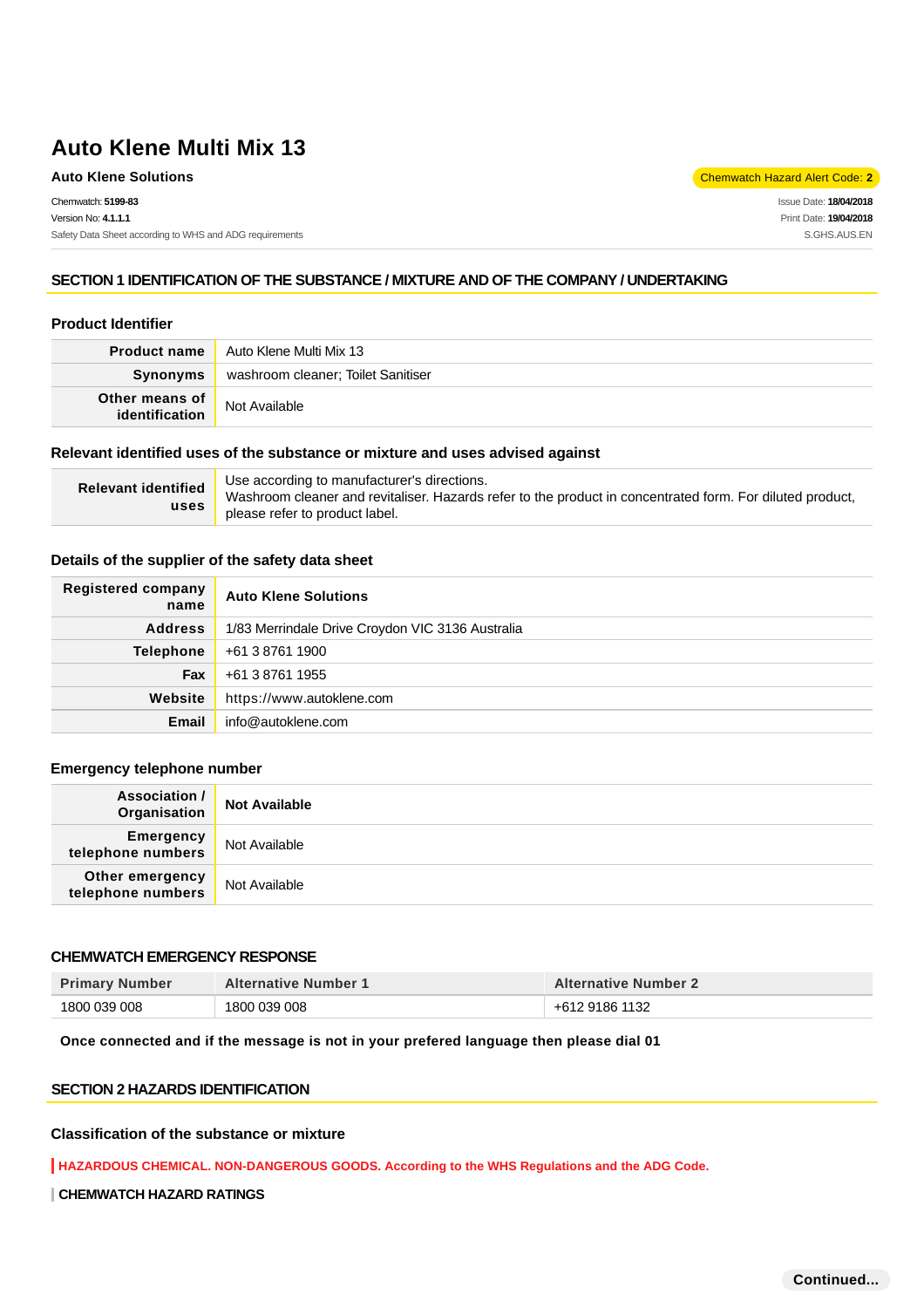|                     | Min | Max                         |
|---------------------|-----|-----------------------------|
| Flammability        |     |                             |
| Toxicity            |     | $0 =$ Minimum               |
| <b>Body Contact</b> | 2   | $1 = Low$<br>$2 =$ Moderate |
| Reactivity          |     | $3 = High$                  |
| Chronic             |     | $4$ = Extreme               |

| <b>Poisons Schedule</b> | - S6                                                                                                                             |
|-------------------------|----------------------------------------------------------------------------------------------------------------------------------|
|                         | <b>Classification</b> $^{[1]}$ Eye Irritation Category 2A                                                                        |
| Legend:                 | 1. Classified by Chemwatch; 2. Classification drawn from HSIS; 3. Classification drawn from EC<br>Directive 1272/2008 - Annex VI |

# **Label elements**

| Hazard pictogram(s) |                |
|---------------------|----------------|
| <b>SIGNAL WORD</b>  | <b>WARNING</b> |

#### **Hazard statement(s)**

**H319** Causes serious eye irritation.

### **Precautionary statement(s) Prevention**

**P280** Wear protective gloves/protective clothing/eye protection/face protection.

### **Precautionary statement(s) Response**

| $P305+P351+P338$ | IF IN EYES: Rinse cautiously with water for several minutes. Remove contact lenses, if present and easy<br>to do. Continue rinsing. |
|------------------|-------------------------------------------------------------------------------------------------------------------------------------|
|                  | <b>P337+P313</b> If eye irritation persists: Get medical advice/attention.                                                          |

# **Precautionary statement(s) Storage**

Not Applicable

# **Precautionary statement(s) Disposal**

Not Applicable

### **SECTION 3 COMPOSITION / INFORMATION ON INGREDIENTS**

#### **Substances**

See section below for composition of Mixtures

### **Mixtures**

| <b>CAS No</b> | $%$ [weight] | <b>Name</b>                                     |
|---------------|--------------|-------------------------------------------------|
| Not Available | $5 - 10$     | Surfactants and sequestrants, proprietary blend |
| 5329-14-6     | $10 - 15$    | sulfamic acid                                   |
| Not Available | $1 - 5$      | quaternary ammonium compound, proprietary       |
|               | balance      | Ingredients determined not to be hazardous      |

### **SECTION 4 FIRST AID MEASURES**

# **Description of first aid measures**

| <b>Eve Contact</b> | If this product comes in contact with the eyes:<br>► Wash out immediately with fresh running water.<br>Ensure complete irrigation of the eye by keeping eyelids apart and away from eye and moving the |
|--------------------|--------------------------------------------------------------------------------------------------------------------------------------------------------------------------------------------------------|
|--------------------|--------------------------------------------------------------------------------------------------------------------------------------------------------------------------------------------------------|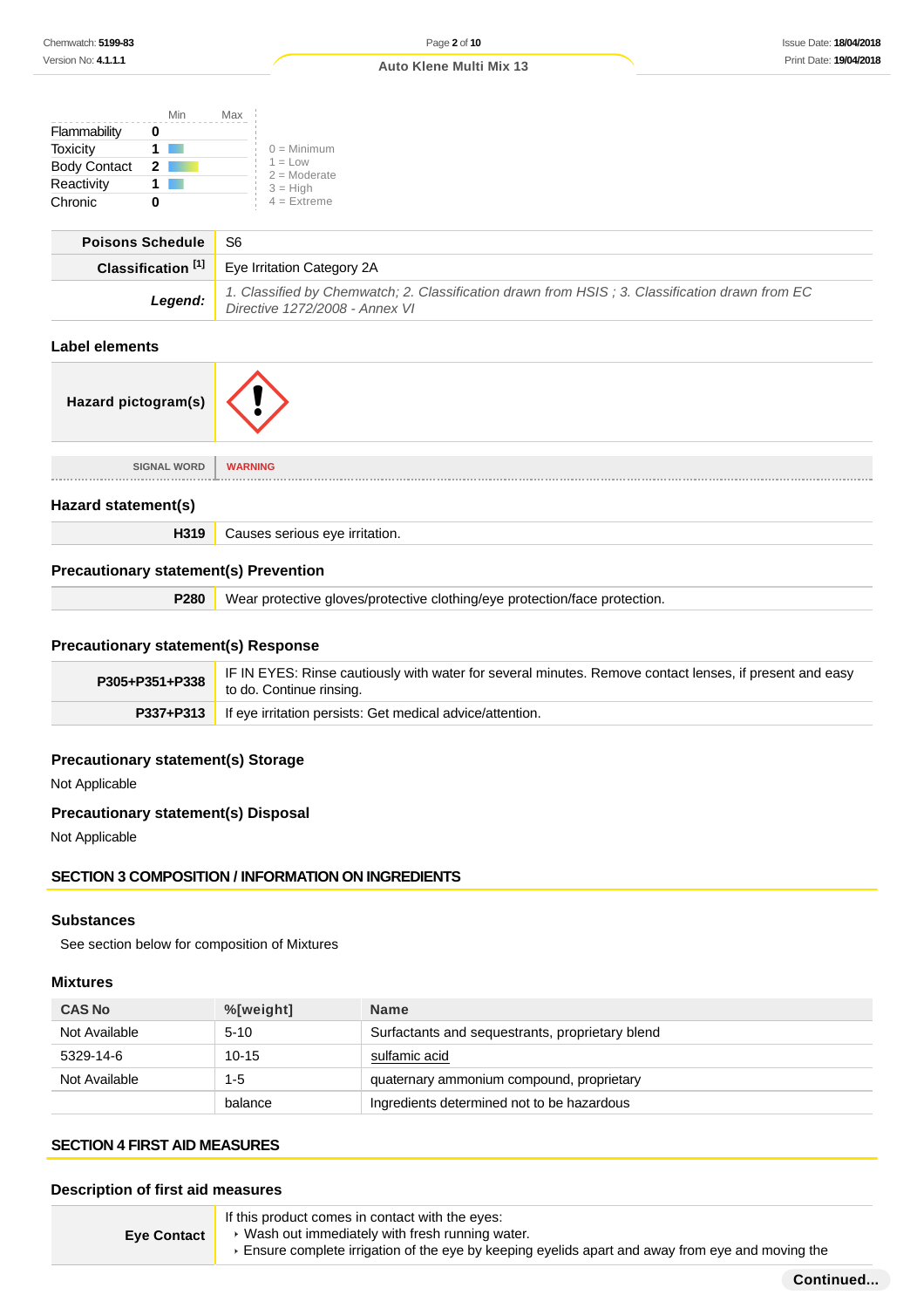|                     | $\cdot$ eyelids by occasionally lifting the upper and lower lids.<br>▶ Seek medical attention without delay; if pain persists or recurs seek medical attention.<br>▶ Removal of contact lenses after an eye injury should only be undertaken by skilled personnel.                                                                                                                                                                                                                                                |
|---------------------|-------------------------------------------------------------------------------------------------------------------------------------------------------------------------------------------------------------------------------------------------------------------------------------------------------------------------------------------------------------------------------------------------------------------------------------------------------------------------------------------------------------------|
| <b>Skin Contact</b> | If skin contact occurs:<br>Immediately remove all contaminated clothing, including footwear.<br>▶ Flush skin and hair with running water (and soap if available).<br>▶ Seek medical attention in event of irritation.                                                                                                                                                                                                                                                                                             |
| <b>Inhalation</b>   | If fumes, aerosols or combustion products are inhaled remove from contaminated area.<br>• Other measures are usually unnecessary.                                                                                                                                                                                                                                                                                                                                                                                 |
| Ingestion           | If swallowed do <b>NOT</b> induce vomiting.<br>If vomiting occurs, lean patient forward or place on left side (head-down position, if possible) to maintain<br>open airway and prevent aspiration.<br>• Observe the patient carefully.<br>► Never give liquid to a person showing signs of being sleepy or with reduced awareness; i.e. becoming<br>unconscious.<br>► Give water to rinse out mouth, then provide liquid slowly and as much as casualty can comfortably<br>drink.<br>$\cdot$ Seek medical advice. |

# **Indication of any immediate medical attention and special treatment needed**

# **SECTION 5 FIREFIGHTING MEASURES**

### **Extinguishing media**

#### **Special hazards arising from the substrate or mixture**

| <b>Fire Incompatibility</b> | ▶ Avoid contamination with oxidising agents i.e. nitrates, oxidising acids, chlorine bleaches, pool chlorine<br>etc. as ignition may result |
|-----------------------------|---------------------------------------------------------------------------------------------------------------------------------------------|
|                             |                                                                                                                                             |

# **Advice for firefighters**

| Version No: 4.1.1.1                    |                                                                                                                                                                                                                                                                                                                                                                                                                                                                                                           |
|----------------------------------------|-----------------------------------------------------------------------------------------------------------------------------------------------------------------------------------------------------------------------------------------------------------------------------------------------------------------------------------------------------------------------------------------------------------------------------------------------------------------------------------------------------------|
|                                        | Print Date: 19/04/201<br>Auto Klene Multi Mix 13                                                                                                                                                                                                                                                                                                                                                                                                                                                          |
|                                        |                                                                                                                                                                                                                                                                                                                                                                                                                                                                                                           |
|                                        | • eyelids by occasionally lifting the upper and lower lids.<br>▶ Seek medical attention without delay; if pain persists or recurs seek medical attention.<br>▶ Removal of contact lenses after an eye injury should only be undertaken by skilled personnel.                                                                                                                                                                                                                                              |
| <b>Skin Contact</b>                    | If skin contact occurs:<br>Immediately remove all contaminated clothing, including footwear.<br>Flush skin and hair with running water (and soap if available).<br>▶ Seek medical attention in event of irritation.                                                                                                                                                                                                                                                                                       |
| <b>Inhalation</b>                      | If fumes, aerosols or combustion products are inhaled remove from contaminated area.<br>• Other measures are usually unnecessary.                                                                                                                                                                                                                                                                                                                                                                         |
| Ingestion                              | If swallowed do <b>NOT</b> induce vomiting.<br>If vomiting occurs, lean patient forward or place on left side (head-down position, if possible) to maintain<br>open airway and prevent aspiration.<br>• Observe the patient carefully.<br>▶ Never give liquid to a person showing signs of being sleepy or with reduced awareness; i.e. becoming<br>unconscious.<br>▶ Give water to rinse out mouth, then provide liquid slowly and as much as casualty can comfortably<br>drink.<br>Seek medical advice. |
| Treat symptomatically.                 | Indication of any immediate medical attention and special treatment needed                                                                                                                                                                                                                                                                                                                                                                                                                                |
| <b>SECTION 5 FIREFIGHTING MEASURES</b> |                                                                                                                                                                                                                                                                                                                                                                                                                                                                                                           |
|                                        |                                                                                                                                                                                                                                                                                                                                                                                                                                                                                                           |
| <b>Extinguishing media</b>             |                                                                                                                                                                                                                                                                                                                                                                                                                                                                                                           |
|                                        | There is no restriction on the type of extinguisher which may be used.<br>· Use extinguishing media suitable for surrounding area.                                                                                                                                                                                                                                                                                                                                                                        |
|                                        |                                                                                                                                                                                                                                                                                                                                                                                                                                                                                                           |
|                                        | Special hazards arising from the substrate or mixture                                                                                                                                                                                                                                                                                                                                                                                                                                                     |
| <b>Fire Incompatibility</b>            | ▶ Avoid contamination with oxidising agents i.e. nitrates, oxidising acids, chlorine bleaches, pool chlorine<br>etc. as ignition may result                                                                                                                                                                                                                                                                                                                                                               |
| <b>Advice for firefighters</b>         |                                                                                                                                                                                                                                                                                                                                                                                                                                                                                                           |
| <b>Fire Fighting</b>                   | Alert Fire Brigade and tell them location and nature of hazard.<br>▶ Wear breathing apparatus plus protective gloves in the event of a fire.<br>▶ Prevent, by any means available, spillage from entering drains or water courses.<br>▶ Use fire fighting procedures suitable for surrounding area.<br>DO NOT approach containers suspected to be hot.<br>Cool fire exposed containers with water spray from a protected location.<br>If safe to do so, remove containers from path of fire.              |
| <b>Fire/Explosion</b><br><b>Hazard</b> | • Non combustible.<br>Not considered to be a significant fire risk.<br>Expansion or decomposition on heating may lead to violent rupture of containers.<br>Decomposes on heating and may produce toxic fumes of carbon monoxide (CO).<br>May emit acrid smoke.<br>Decomposition may produce toxic fumes of:<br>carbon dioxide (CO2)<br>nitrogen oxides (NOx)<br>sulfur oxides (SOx)<br>other pyrolysis products typical of burning organic material.<br>May emit poisonous fumes.                         |
| <b>HAZCHEM</b>                         | May emit corrosive fumes.<br>Not Applicable                                                                                                                                                                                                                                                                                                                                                                                                                                                               |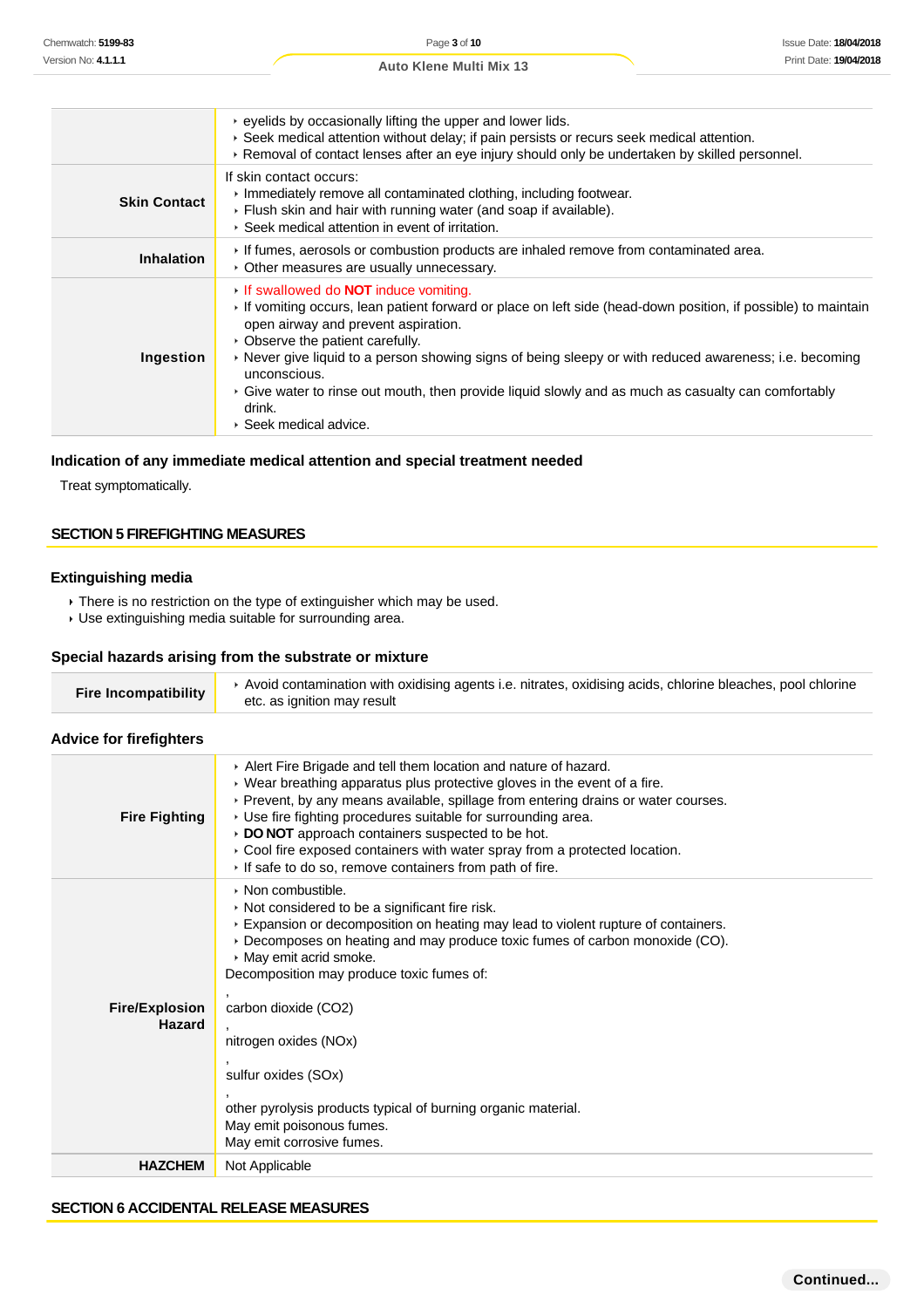# **Personal precautions, protective equipment and emergency procedures**

See section 8

#### **Environmental precautions**

See section 12

#### **Methods and material for containment and cleaning up**

| <b>Minor Spills</b> | • Clean up all spills immediately.<br>Avoid breathing vapours and contact with skin and eyes.<br>► Control personal contact with the substance, by using protective equipment.<br>Contain and absorb spill with sand, earth, inert material or vermiculite.<br>$\cdot$ Wipe up.<br>• Place in a suitable, labelled container for waste disposal.                |
|---------------------|-----------------------------------------------------------------------------------------------------------------------------------------------------------------------------------------------------------------------------------------------------------------------------------------------------------------------------------------------------------------|
| <b>Major Spills</b> | Moderate hazard.<br>▸ Clear area of personnel and move upwind.<br>Alert Fire Brigade and tell them location and nature of hazard.<br>▸ Wear breathing apparatus plus protective gloves.<br>▶ Prevent, by any means available, spillage from entering drains or water course.<br>▸ Stop leak if safe to do so.<br>Contain spill with sand, earth or vermiculite. |

Personal Protective Equipment advice is contained in Section 8 of the SDS.

# **SECTION 7 HANDLING AND STORAGE**

#### **Precautions for safe handling**

| Safe handling            | • DO NOT allow clothing wet with material to stay in contact with skin<br>Avoid all personal contact, including inhalation.<br>▶ Wear protective clothing when risk of exposure occurs.<br>▶ Use in a well-ventilated area.<br>Avoid contact with moisture.<br>Avoid contact with incompatible materials.<br>• When handling, DO NOT eat, drink or smoke.<br>Keep containers securely sealed when not in use. |
|--------------------------|---------------------------------------------------------------------------------------------------------------------------------------------------------------------------------------------------------------------------------------------------------------------------------------------------------------------------------------------------------------------------------------------------------------|
| <b>Other information</b> | Store in original containers.<br>▶ Keep containers securely sealed.<br>Store in a cool, dry, well-ventilated area.<br>Store away from incompatible materials and foodstuff containers.<br>▶ Protect containers against physical damage and check regularly for leaks.<br>▶ Observe manufacturer's storage and handling recommendations contained within this SDS.                                             |

#### **Conditions for safe storage, including any incompatibilities**

| Suitable container<br><b>Storage</b> | ▶ Plastic pail.<br>▶ Polyliner drum.<br>▶ Packing as recommended by manufacturer.<br>▸ Check all containers are clearly labelled and free from leaks.<br>Avoid strong bases. |
|--------------------------------------|------------------------------------------------------------------------------------------------------------------------------------------------------------------------------|
| incompatibility                      | Avoid reaction with oxidising agents                                                                                                                                         |

#### **SECTION 8 EXPOSURE CONTROLS / PERSONAL PROTECTION**

#### **Control parameters**

#### **OCCUPATIONAL EXPOSURE LIMITS (OEL)**

# **INGREDIENT DATA**

Not Available

### **EMERGENCY LIMITS**

| Ingredient<br><b>Material name</b> | <b>TEEL-1</b> | TEEL-2 | TEEL-3 |
|------------------------------------|---------------|--------|--------|
|------------------------------------|---------------|--------|--------|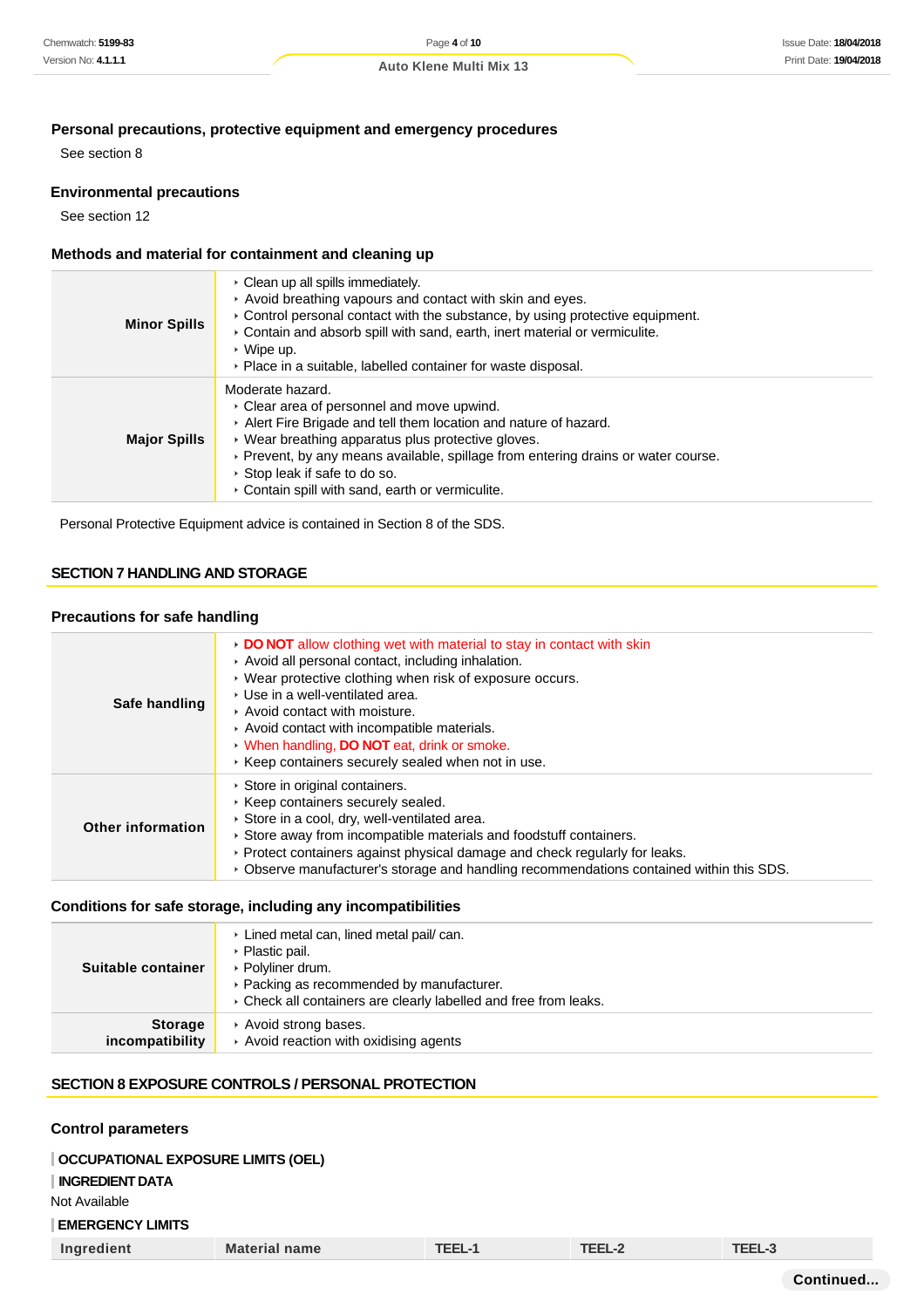| sulfamic acid                                         | Sulfamic acid        | $9.5 \text{ mg/m}$ 3 | $100 \text{ mg/m}$ 3 | 630 mg/m3 |
|-------------------------------------------------------|----------------------|----------------------|----------------------|-----------|
|                                                       |                      |                      |                      |           |
| Ingredient                                            | <b>Original IDLH</b> |                      | <b>Revised IDLH</b>  |           |
| Surfactants and<br>sequestrants,<br>proprietary blend | Not Available        |                      | Not Available        |           |
| sulfamic acid                                         | Not Available        |                      | Not Available        |           |
| quaternary ammonium<br>compound, proprietary          | Not Available        |                      | Not Available        |           |

### **Exposure controls**

| Appropriate<br>engineering controls | Engineering controls are used to remove a hazard or place a barrier between the worker and the hazard.<br>Well-designed engineering controls can be highly effective in protecting workers and will typically be<br>independent of worker interactions to provide this high level of protection.<br>The basic types of engineering controls are:<br>Process controls which involve changing the way a job activity or process is done to reduce the risk.<br>Enclosure and/or isolation of emission source which keeps a selected hazard "physically" away from the<br>worker and ventilation that strategically "adds" and "removes" air in the work environment. Ventilation can<br>remove or dilute an air contaminant if designed properly. The design of a ventilation system must match the<br>particular process and chemical or contaminant in use.<br>Employers may need to use multiple types of controls to prevent employee overexposure. |
|-------------------------------------|-------------------------------------------------------------------------------------------------------------------------------------------------------------------------------------------------------------------------------------------------------------------------------------------------------------------------------------------------------------------------------------------------------------------------------------------------------------------------------------------------------------------------------------------------------------------------------------------------------------------------------------------------------------------------------------------------------------------------------------------------------------------------------------------------------------------------------------------------------------------------------------------------------------------------------------------------------|
| <b>Personal protection</b>          |                                                                                                                                                                                                                                                                                                                                                                                                                                                                                                                                                                                                                                                                                                                                                                                                                                                                                                                                                       |
| Eye and face<br>protection          | Safety glasses with side shields.<br>▶ Chemical goggles.<br>Contact lenses may pose a special hazard; soft contact lenses may absorb and concentrate irritants. A<br>written policy document, describing the wearing of lenses or restrictions on use, should be created for<br>each workplace or task. This should include a review of lens absorption and adsorption for the class of<br>chemicals in use and an account of injury experience. Medical and first-aid personnel should be trained<br>in their removal and suitable equipment should be readily available. In the event of chemical exposure,<br>begin eye irrigation immediately and remove contact lens as soon as practicable.                                                                                                                                                                                                                                                     |
| <b>Skin protection</b>              | See Hand protection below                                                                                                                                                                                                                                                                                                                                                                                                                                                                                                                                                                                                                                                                                                                                                                                                                                                                                                                             |
| <b>Hands/feet</b><br>protection     | ▶ Wear chemical protective gloves, e.g. PVC.<br>▶ Wear safety footwear or safety gumboots, e.g. Rubber<br>Personal hygiene is a key element of effective hand care. Gloves must only be worn on clean hands.<br>After using gloves, hands should be washed and dried thoroughly. Application of a non-perfumed<br>moisturizer is recommended.                                                                                                                                                                                                                                                                                                                                                                                                                                                                                                                                                                                                         |
| <b>Body protection</b>              | See Other protection below                                                                                                                                                                                                                                                                                                                                                                                                                                                                                                                                                                                                                                                                                                                                                                                                                                                                                                                            |
| Other protection                    | • Overalls.<br>▶ P.V.C. apron.<br>▶ Barrier cream.<br>▸ Skin cleansing cream.<br>▶ Eye wash unit.                                                                                                                                                                                                                                                                                                                                                                                                                                                                                                                                                                                                                                                                                                                                                                                                                                                     |
| <b>Thermal hazards</b>              | Not Available                                                                                                                                                                                                                                                                                                                                                                                                                                                                                                                                                                                                                                                                                                                                                                                                                                                                                                                                         |

### **Respiratory protection**

Type A Filter of sufficient capacity. (AS/NZS 1716 & 1715, EN 143:2000 & 149:2001, ANSI Z88 or national equivalent)

Selection of the Class and Type of respirator will depend upon the level of breathing zone contaminant and the chemical nature of the contaminant. Protection Factors (defined as the ratio of contaminant outside and inside the mask) may also be important.

| <b>Required minimum</b><br>protection factor | Maximum gas/vapour concentration present in air<br>p.p.m. (by volume) | <b>Half-face</b><br>Respirator | <b>Full-Face</b><br>Respirator |
|----------------------------------------------|-----------------------------------------------------------------------|--------------------------------|--------------------------------|
| up to $10$                                   | 1000                                                                  | A-AUS / Class1                 | $\blacksquare$                 |
| up to $50$                                   | 1000                                                                  |                                | A-AUS / Class 1                |
| up to $50$                                   | 5000                                                                  | Airline *                      | $\overline{\phantom{0}}$       |
| up to $100$                                  | 5000                                                                  |                                | $A-2$                          |
| up to $100$                                  | 10000                                                                 |                                | $A-3$                          |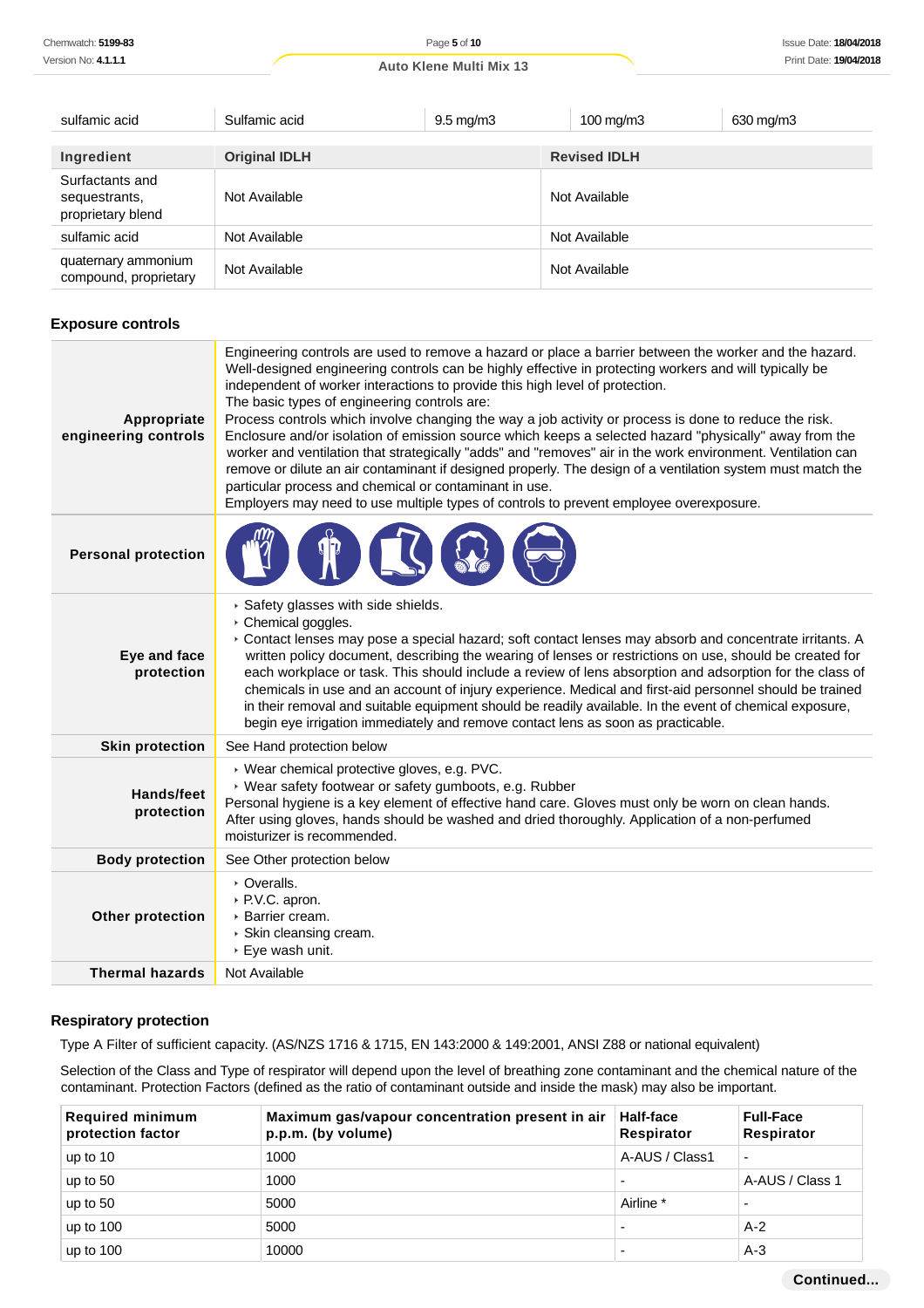100+ Airline\*\*

\* - Continuous Flow \*\* - Continuous-flow or positive pressure demand

A(All classes) = Organic vapours, B AUS or B1 = Acid gasses, B2 = Acid gas or hydrogen cyanide(HCN), B3 = Acid gas or hydrogen cyanide(HCN), E = Sulfur dioxide(SO2), G = Agricultural chemicals, K = Ammonia(NH3), Hg = Mercury, NO = Oxides of nitrogen, MB = Methyl bromide, AX = Low boiling point organic compounds(below 65 degC)

Cartridge respirators should never be used for emergency ingress or in areas of unknown vapour concentrations or oxygen content. The wearer must be warned to leave the contaminated area immediately on detecting any odours through the respirator. The odour may indicate that the mask is not functioning properly, that the vapour concentration is too high, or that the mask is not properly fitted. Because of these limitations, only restricted use of cartridge respirators is considered appropriate.

#### **SECTION 9 PHYSICAL AND CHEMICAL PROPERTIES**

#### **Information on basic physical and chemical properties**

| Appearance                                                  | Clear blue liquid with a pleasant "Oil of Wintergreen" fragrance; mixes with water. |                                                   |                 |
|-------------------------------------------------------------|-------------------------------------------------------------------------------------|---------------------------------------------------|-----------------|
|                                                             |                                                                                     |                                                   |                 |
| <b>Physical state</b>                                       | Liquid                                                                              | <b>Relative density</b><br>$(Water = 1)$          | ~1.06           |
| <b>Odour</b>                                                | Not Available                                                                       | <b>Partition coefficient</b><br>n-octanol / water | Not Available   |
| <b>Odour threshold</b>                                      | Not Available                                                                       | <b>Auto-ignition</b><br>temperature (°C)          | Not Applicable  |
| pH (as supplied)                                            | $\langle 7$                                                                         | <b>Decomposition</b><br>temperature               | Not Available   |
| Melting point /<br>freezing point (°C)                      | Not Available                                                                       | <b>Viscosity (cSt)</b>                            | Not Available   |
| Initial boiling point<br>and boiling range<br>$(^{\circ}C)$ | ~100                                                                                | <b>Molecular weight</b><br>(g/mol)                | Not Applicable  |
| Flash point (°C)                                            | Not Applicable                                                                      | <b>Taste</b>                                      | Not Available   |
| <b>Evaporation rate</b>                                     | Not Available                                                                       | <b>Explosive properties</b>                       | Not Available   |
| Flammability                                                | Not Applicable                                                                      | <b>Oxidising properties</b>                       | Not Available   |
| <b>Upper Explosive</b><br>Limit $(\%)$                      | Not Applicable                                                                      | <b>Surface Tension</b><br>(dyn/cm or mN/m)        | Not Available   |
| <b>Lower Explosive</b><br>Limit $(\%)$                      | Not Applicable                                                                      | <b>Volatile Component</b><br>$(\%$ vol)           | Not Available   |
| Vapour pressure<br>(kPa)                                    | Not Available                                                                       | Gas group                                         | Not Available   |
| Solubility in water<br>(g/L)                                | <b>Miscible</b>                                                                     | pH as a solution (1%)                             | approx. 2.5-3.0 |
| Vapour density (Air =<br>1)                                 | Not Available                                                                       | VOC g/L                                           | Not Available   |

#### **SECTION 10 STABILITY AND REACTIVITY**

| <b>Reactivity</b>                             | See section 7                                                                                                                          |
|-----------------------------------------------|----------------------------------------------------------------------------------------------------------------------------------------|
| <b>Chemical stability</b>                     | • Unstable in the presence of incompatible materials.<br>▶ Product is considered stable.<br>▶ Hazardous polymerisation will not occur. |
| <b>Possibility of</b><br>hazardous reactions  | See section 7                                                                                                                          |
| <b>Conditions to avoid</b>                    | See section 7                                                                                                                          |
| Incompatible<br>materials                     | See section 7                                                                                                                          |
| <b>Hazardous</b><br>decomposition<br>products | See section 5                                                                                                                          |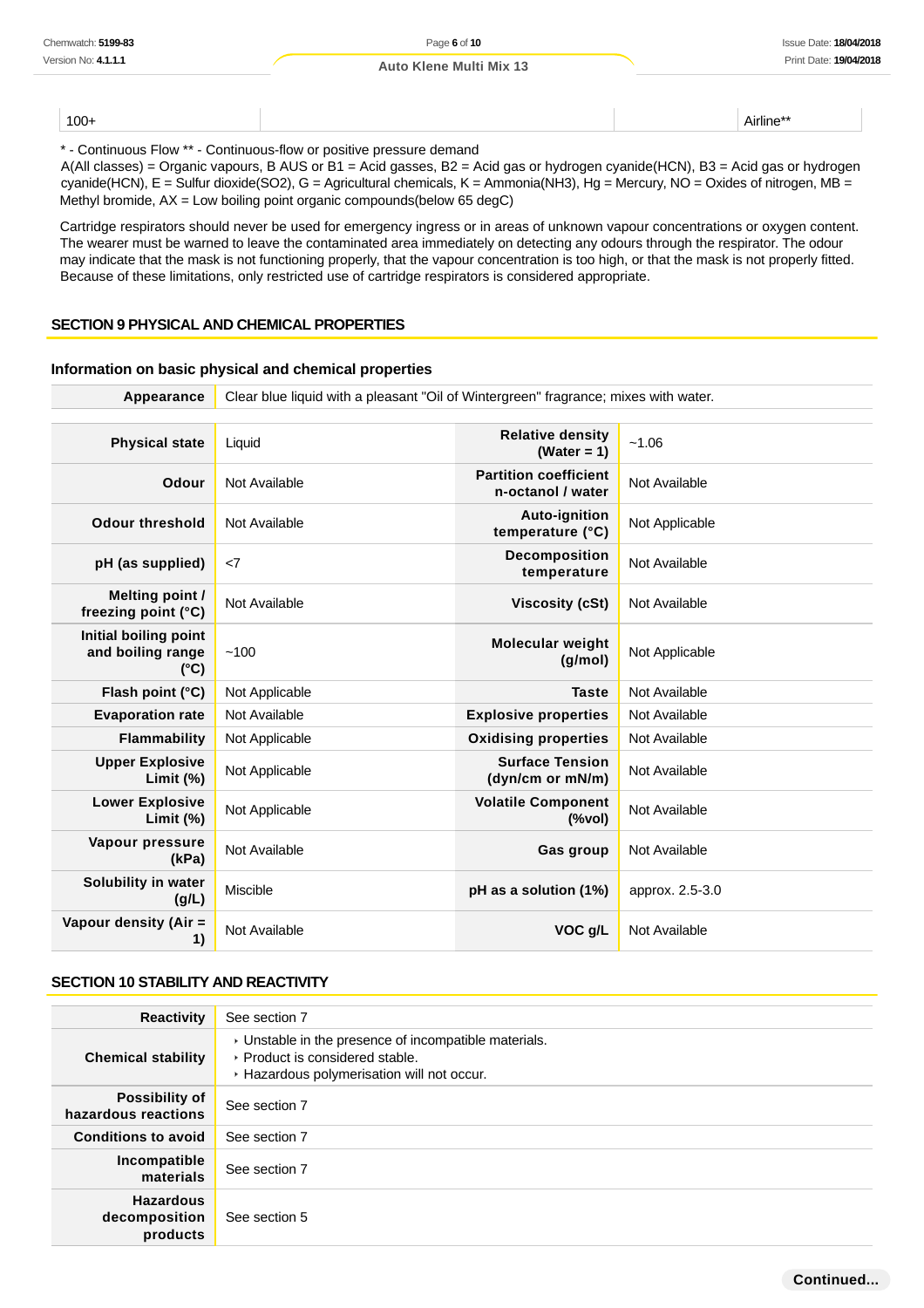# **SECTION 11 TOXICOLOGICAL INFORMATION**

# **Information on toxicological effects**

| <b>Inhaled</b>      | Not normally a hazard due to non-volatile nature of product<br>There is some evidence to suggest that the material can cause respiratory irritation in some persons. The<br>body's response to such irritation can cause further lung damage.                                                                                                                                                                                                                |
|---------------------|--------------------------------------------------------------------------------------------------------------------------------------------------------------------------------------------------------------------------------------------------------------------------------------------------------------------------------------------------------------------------------------------------------------------------------------------------------------|
| Ingestion           | Accidental ingestion of the material may be damaging to the health of the individual.<br>Ingestion may result in nausea, abdominal irritation, pain and vomiting                                                                                                                                                                                                                                                                                             |
| <b>Skin Contact</b> | There is some evidence to suggest that this material can cause inflammation of the skin on contact in some<br>persons.<br>Open cuts, abraded or irritated skin should not be exposed to this material<br>Entry into the blood-stream, through, for example, cuts, abrasions or lesions, may produce systemic injury<br>with harmful effects. Examine the skin prior to the use of the material and ensure that any external<br>damage is suitably protected. |
| Eye                 | This material can cause eye irritation and damage in some persons.                                                                                                                                                                                                                                                                                                                                                                                           |
| <b>Chronic</b>      | Substance accumulation, in the human body, may occur and may cause some concern following repeated<br>or long-term occupational exposure.<br>Prolonged or continuous skin contact with the liquid may cause defatting with drying, cracking, irritation<br>and dermatitis following.                                                                                                                                                                         |

| <b>Auto Klene Multi Mix</b> | <b>TOXICITY</b>                                                                                                                                                                                                                    | <b>IRRITATION</b>                  |  |
|-----------------------------|------------------------------------------------------------------------------------------------------------------------------------------------------------------------------------------------------------------------------------|------------------------------------|--|
| 13                          | Not Available                                                                                                                                                                                                                      | Not Available                      |  |
|                             | <b>TOXICITY</b>                                                                                                                                                                                                                    | <b>IRRITATION</b>                  |  |
|                             | dermal (rat) LD50: >2000 mg/kg $[1]$                                                                                                                                                                                               | Eye (rabbit): 20 mg - moderate     |  |
| sulfamic acid               | Oral (rat) LD50: ~1450 mg/kg <sup>[1]</sup>                                                                                                                                                                                        | Eye (rabbit): 250 ug/24 h - SEVERE |  |
|                             |                                                                                                                                                                                                                                    | Skin (human): 4 %/5 days (I)- mild |  |
|                             |                                                                                                                                                                                                                                    | Skin (rabbit): 500 mg/24 h-SEVERE  |  |
| Legend:                     | 1. Value obtained from Europe ECHA Registered Substances - Acute toxicity 2.* Value obtained from<br>manufacturer's SDS. Unless otherwise specified data extracted from RTECS - Register of Toxic Effect<br>of chemical Substances |                                    |  |

| <b>SULFAMIC ACID</b> | Test results suggest that eukaryotic cells are susceptible to genetic damage when the pH falls to about<br>6.5. Cells from the respiratory tract have not been examined in this respect. Mucous secretion may protect<br>the cells of the airway from direct exposure to inhaled acidic mists (which also protects the stomach lining<br>from the hydrochloric acid secreted there).<br>Asthma-like symptoms may continue for months or even years after exposure to the material ends. This<br>may be due to a non-allergic condition known as reactive airways dysfunction syndrome (RADS) which<br>can occur after exposure to high levels of highly irritating compound. Main criteria for diagnosing RADS<br>include the absence of previous airways disease in a non-atopic individual, with sudden onset of<br>persistent asthma-like symptoms within minutes to hours of a documented exposure to the irritant. Other<br>criteria for diagnosis of RADS include a reversible airflow pattern on lung function tests, moderate to<br>severe bronchial hyperreactivity on methacholine challenge testing, and the lack of minimal lymphocytic<br>inflammation, without eosinophilia. RADS (or asthma) following an irritating inhalation is an infrequent<br>disorder with rates related to the concentration of and duration of exposure to the irritating substance. On<br>the other hand, industrial bronchitis is a disorder that occurs as a result of exposure due to high<br>concentrations of irritating substance (often particles) and is completely reversible after exposure<br>ceases. The disorder is characterized by difficulty breathing, cough and mucus production. |
|----------------------|----------------------------------------------------------------------------------------------------------------------------------------------------------------------------------------------------------------------------------------------------------------------------------------------------------------------------------------------------------------------------------------------------------------------------------------------------------------------------------------------------------------------------------------------------------------------------------------------------------------------------------------------------------------------------------------------------------------------------------------------------------------------------------------------------------------------------------------------------------------------------------------------------------------------------------------------------------------------------------------------------------------------------------------------------------------------------------------------------------------------------------------------------------------------------------------------------------------------------------------------------------------------------------------------------------------------------------------------------------------------------------------------------------------------------------------------------------------------------------------------------------------------------------------------------------------------------------------------------------------------------------------------------------------------------------------------|
|----------------------|----------------------------------------------------------------------------------------------------------------------------------------------------------------------------------------------------------------------------------------------------------------------------------------------------------------------------------------------------------------------------------------------------------------------------------------------------------------------------------------------------------------------------------------------------------------------------------------------------------------------------------------------------------------------------------------------------------------------------------------------------------------------------------------------------------------------------------------------------------------------------------------------------------------------------------------------------------------------------------------------------------------------------------------------------------------------------------------------------------------------------------------------------------------------------------------------------------------------------------------------------------------------------------------------------------------------------------------------------------------------------------------------------------------------------------------------------------------------------------------------------------------------------------------------------------------------------------------------------------------------------------------------------------------------------------------------|

| <b>Acute Toxicity</b>                       | $\circledcirc$ | Carcinogenicity                           | $\circ$             |
|---------------------------------------------|----------------|-------------------------------------------|---------------------|
| <b>Skin</b><br><b>Irritation/Corrosion</b>  | $\circ$        | <b>Reproductivity</b>                     | $\circ$             |
| Serious Eye<br>Damage/Irritation            | $\checkmark$   | <b>STOT - Single<br/>Exposure</b>         | $\circ$             |
| <b>Respiratory or Skin</b><br>sensitisation | $\circledcirc$ | <b>STOT - Repeated</b><br><b>Exposure</b> | $\circlearrowright$ |
| <b>Mutagenicity</b>                         | $\circledcirc$ | <b>Aspiration Hazard</b>                  | $\circ$             |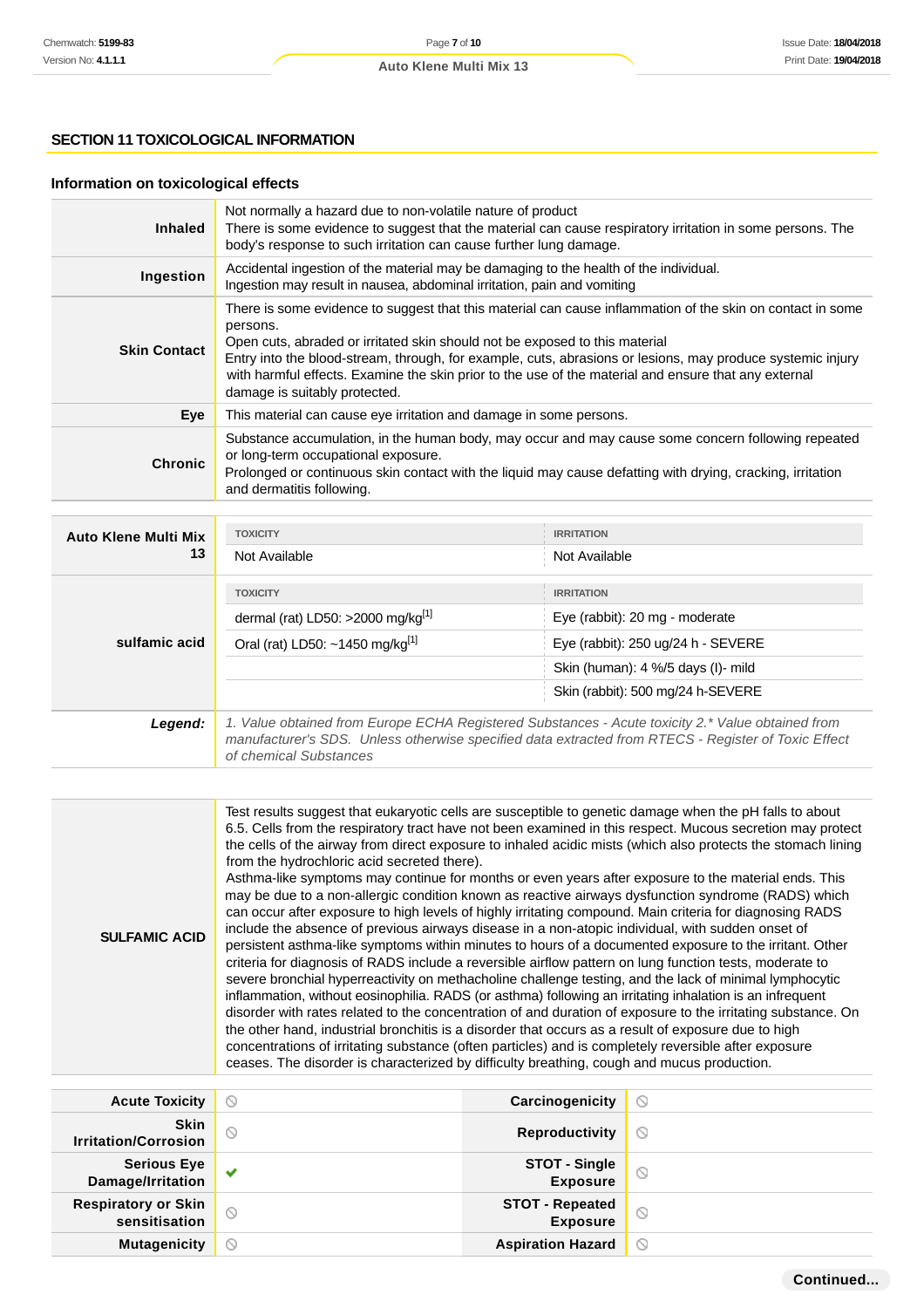Legend:  $\mathsf{X}$  - Data available but does not fill the criteria for classification

 $\blacktriangleright$  – Data available to make classification

 $\bigcirc$  – Data Not Available to make classification

#### **SECTION 12 ECOLOGICAL INFORMATION**

#### **Toxicity**

| <b>Auto Klene Multi Mix</b><br>13 | <b>ENDPOINT</b>                                                                                                                                                                                                                                                                                                                                                                                    | <b>TEST DURATION (HR)</b> | <b>SPECIES</b> | <b>VALUE</b>            | <b>SOURCE</b>           |
|-----------------------------------|----------------------------------------------------------------------------------------------------------------------------------------------------------------------------------------------------------------------------------------------------------------------------------------------------------------------------------------------------------------------------------------------------|---------------------------|----------------|-------------------------|-------------------------|
|                                   | Not<br>Available                                                                                                                                                                                                                                                                                                                                                                                   | Not Available             | Not Available  | <b>Not</b><br>Available | <b>Not</b><br>Available |
|                                   | <b>ENDPOINT</b>                                                                                                                                                                                                                                                                                                                                                                                    | <b>TEST DURATION (HR)</b> | <b>SPECIES</b> | <b>VALUE</b>            | <b>SOURCE</b>           |
| sulfamic acid                     | LC50                                                                                                                                                                                                                                                                                                                                                                                               | 96                        | Fish           | 14.2mg/L                | -4                      |
|                                   | <b>NOEC</b>                                                                                                                                                                                                                                                                                                                                                                                        | 840                       | Crustacea      | $0.15$ mg/L             | - 2                     |
| Legend:                           | Extracted from 1. IUCLID Toxicity Data 2. Europe ECHA Registered Substances - Ecotoxicological<br>Information - Aquatic Toxicity 3. EPIWIN Suite V3.12 (QSAR) - Aquatic Toxicity Data (Estimated) 4. US<br>EPA, Ecotox database - Aquatic Toxicity Data 5. ECETOC Aquatic Hazard Assessment Data 6. NITE<br>(Japan) - Bioconcentration Data 7. METI (Japan) - Bioconcentration Data 8. Vendor Data |                           |                |                         |                         |

Normal use of the diluted product is not expected to pose any risk. [Manufacturer]

#### **Persistence and degradability**

| Ingredient    | <b>Persistence: Water/Soil</b> | <b>Persistence: Air</b> |
|---------------|--------------------------------|-------------------------|
| sulfamic acid | <b>HIGH</b>                    | <b>HIGH</b>             |

#### **Bioaccumulative potential**

| Ingredient    | <b>Bioaccumulation</b> |
|---------------|------------------------|
| sulfamic acid | LOW (LogKOW = -4.3438) |

# **Mobility in soil**

| Ingredient    | <b>Mobility</b>      |
|---------------|----------------------|
| sulfamic acid | LOW (KOC = $6.124$ ) |

# **SECTION 13 DISPOSAL CONSIDERATIONS**

#### **Waste treatment methods**

| <b>Product / Packaging</b><br>disposal | ▶ Recycle wherever possible.<br>▶ Consult manufacturer for recycling options or consult local or regional waste management authority for<br>disposal if no suitable treatment or disposal facility can be identified.<br>Dispose of by: burial in a land-fill specifically licensed to accept chemical and / or pharmaceutical wastes<br>or incineration in a licensed apparatus (after admixture with suitable combustible material).<br>▶ Decontaminate empty containers. Observe all label safeguards until containers are cleaned and<br>destroved. |
|----------------------------------------|---------------------------------------------------------------------------------------------------------------------------------------------------------------------------------------------------------------------------------------------------------------------------------------------------------------------------------------------------------------------------------------------------------------------------------------------------------------------------------------------------------------------------------------------------------|
|----------------------------------------|---------------------------------------------------------------------------------------------------------------------------------------------------------------------------------------------------------------------------------------------------------------------------------------------------------------------------------------------------------------------------------------------------------------------------------------------------------------------------------------------------------------------------------------------------------|

#### **SECTION 14 TRANSPORT INFORMATION**

#### **Labels Required**

| <b>Marine P</b>  | <b>NO</b>  |
|------------------|------------|
| HAZ <sup>(</sup> | <b>Not</b> |
| 7EM              | ר olicable |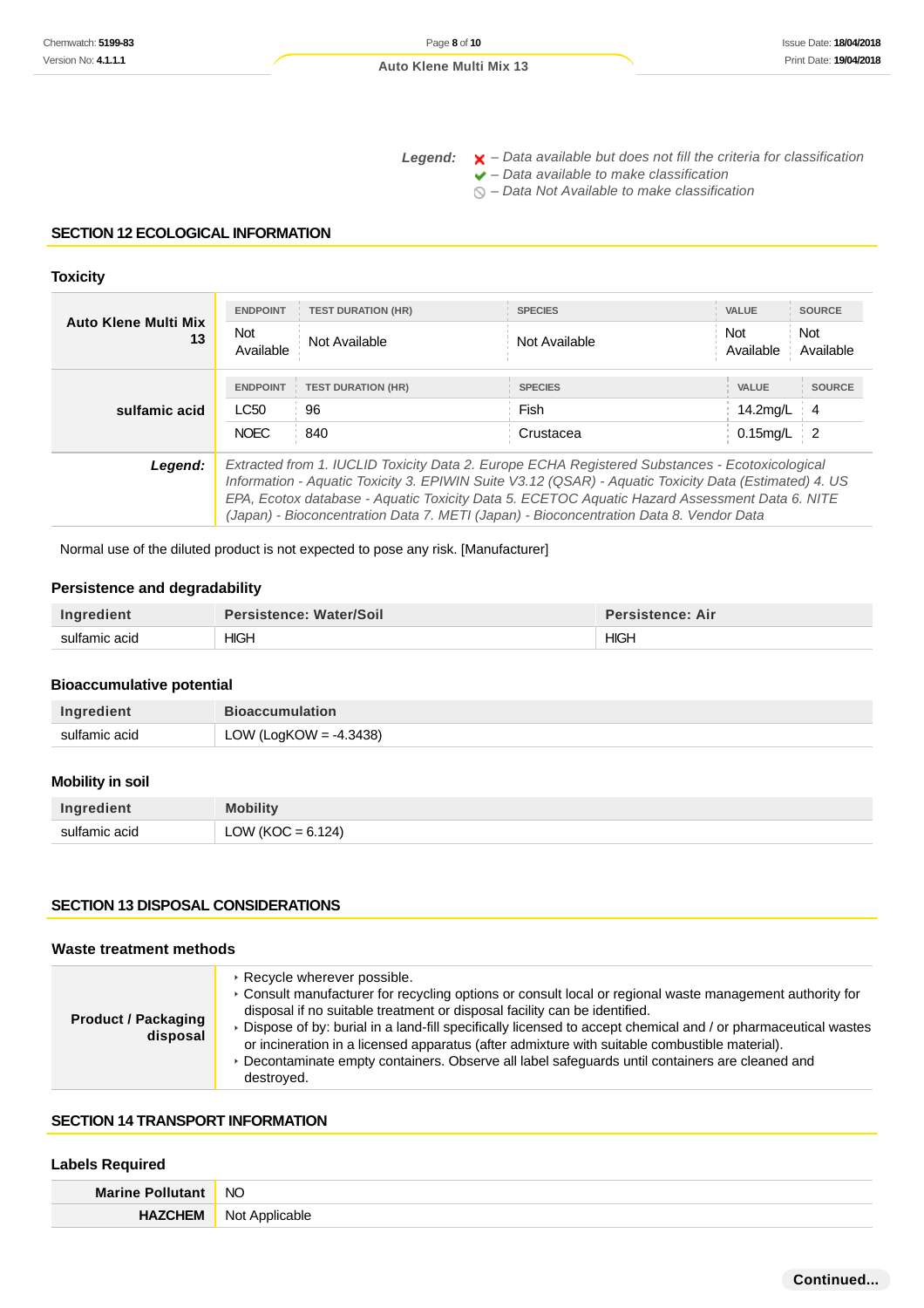#### **Land transport (ADG): NOT REGULATED FOR TRANSPORT OF DANGEROUS GOODS**

#### **Air transport (ICAO-IATA / DGR): NOT REGULATED FOR TRANSPORT OF DANGEROUS GOODS**

#### **Sea transport (IMDG-Code / GGVSee): NOT REGULATED FOR TRANSPORT OF DANGEROUS GOODS**

#### **Transport in bulk according to Annex II of MARPOL and the IBC code**

Not Applicable

#### **SECTION 15 REGULATORY INFORMATION**

#### **Safety, health and environmental regulations / legislation specific for the substance or mixture**

#### **SULFAMIC ACID(5329-14-6) IS FOUND ON THE FOLLOWING REGULATORY LISTS**

| Australia Hazardous Chemical Information System (HCIS) -       | Australia Standard for the Uniform Scheduling of Medicines and                                 |
|----------------------------------------------------------------|------------------------------------------------------------------------------------------------|
| <b>Hazardous Chemicals</b>                                     | Poisons (SUSMP) - Appendix F (Part 3)                                                          |
| Australia Inventory of Chemical Substances (AICS)              | Australia Standard for the Uniform Scheduling of Medicines and                                 |
| Australia Standard for the Uniform Scheduling of Medicines and | Poisons (SUSMP) - Schedule 5                                                                   |
| Poisons (SUSMP) - Appendix E (Part 2)                          | Australia Standard for the Uniform Scheduling of Medicines and<br>Poisons (SUSMP) - Schedule 6 |

| <b>National Inventory</b>       | <b>Status</b>                                                                                                                                                                                    |
|---------------------------------|--------------------------------------------------------------------------------------------------------------------------------------------------------------------------------------------------|
| Australia - AICS                | Y                                                                                                                                                                                                |
| Canada - DSL                    | Y                                                                                                                                                                                                |
| Canada - NDSL                   | N (sulfamic acid)                                                                                                                                                                                |
| China - IECSC                   | Υ                                                                                                                                                                                                |
| Europe - EINEC / ELINCS<br>/NLP | $\checkmark$                                                                                                                                                                                     |
| Japan - ENCS                    | Υ                                                                                                                                                                                                |
| Korea - KECI                    | Y                                                                                                                                                                                                |
| New Zealand - NZIoC             | Υ                                                                                                                                                                                                |
| Philippines - PICCS             | Υ                                                                                                                                                                                                |
| USA - TSCA                      | Y                                                                                                                                                                                                |
| Legend:                         | $Y = All$ ingredients are on the inventory<br>$N = Not$ determined or one or more ingredients are not on the inventory and are not exempt from<br>listing (see specific ingredients in brackets) |

# **SECTION 16 OTHER INFORMATION**

| . | . .<br>⌒<br>- - |
|---|-----------------|
|   |                 |

#### **Other information**

Classification of the preparation and its individual components has drawn on official and authoritative sources as well as independent review by the Chemwatch Classification committee using available literature references.

The SDS is a Hazard Communication tool and should be used to assist in the Risk Assessment. Many factors determine whether the reported Hazards are Risks in the workplace or other settings. Risks may be determined by reference to Exposures Scenarios. Scale of use, frequency of use and current or available engineering controls must be considered.

#### **Definitions and abbreviations**

PC-TWA: Permissible Concentration-Time Weighted Average PC-STEL: Permissible Concentration-Short Term Exposure Limit IARC: International Agency for Research on Cancer ACGIH: American Conference of Governmental Industrial Hygienists STEL: Short Term Exposure Limit TEEL: Temporary Emergency Exposure Limit。 IDLH: Immediately Dangerous to Life or Health Concentrations OSF: Odour Safety Factor NOAEL :No Observed Adverse Effect Level